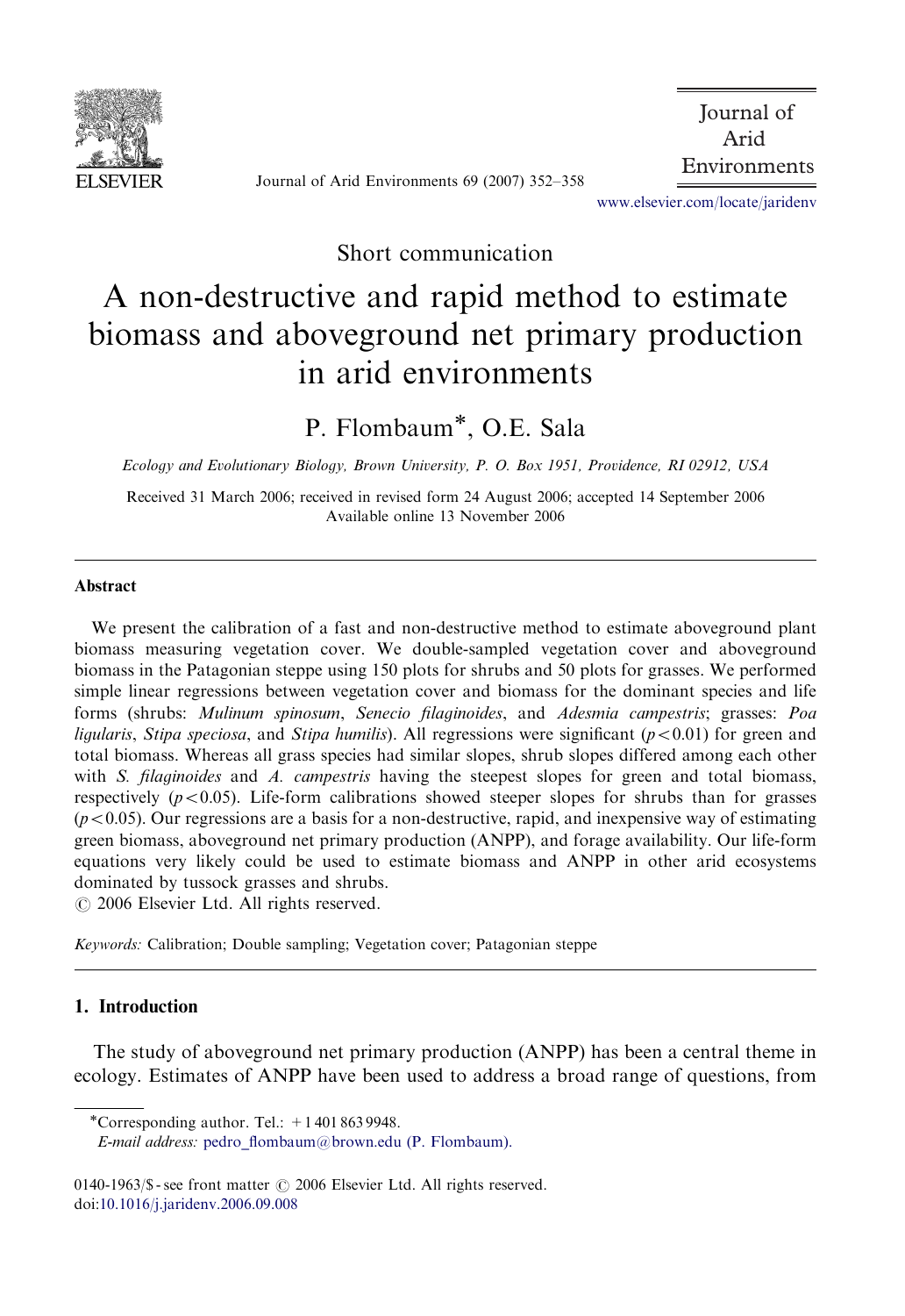forage availability for livestock to estimates of the global carbon balance. ANPP is the rate at which aboveground biomass is produced or energy is fixed per unit of area and time, and it is expressed in weight or energy units (e.g.  $gm^{-2}yr^{-1}$  or  $kJ\,m^{-2}yr^{-1}$ ) ([Sala and Austin,](#page-6-0) [2000](#page-6-0)). Plant biomass is the quantity of vegetation mass or energy accumulated, and it is expressed in weight or energy per unit of area (e.g.  $gm^{-2}$  or  $kJ\,m^{-2}$ ). Although closely related, ANPP and biomass represent different concepts the former being a flow and the latter a state variable.

Different methods have been developed to estimate ANPP depending on the rate of biomass turnover of the ecosystem [\(Sala and Austin, 2000](#page-6-0)). In grasslands and steppes with fast biomass turnover, one of the best methods to estimate ANPP is to harvest biomass at the peak of the growing season ([Sala and Austin, 2000;](#page-6-0) [Singh et al., 1975\)](#page-6-0). Modifications to this method include several biomass harvests throughout the growing season that increase fieldwork ([Sala and Austin, 2000](#page-6-0); [Singh et al., 1975](#page-6-0)), decrease some kind of errors while increasing others (see [Biondini et al., 1991](#page-6-0); [Sala et al., 1988](#page-6-0)). Cost and repeatability over time were recognized as the main disadvantages of biomass-harvest techniques. Main costs were heavy manual fieldwork to collect samples, and specialized and time-consuming manual laboratory work to process samples. In addition, harvests cannot be repeated over time in exactly the same place, leading to confusions between time and space variability. As an alternative to harvest techniques, biomass can be estimated using variables that correlate with it, such as vegetation cover ([Sala and Austin, 2000\)](#page-6-0). The line-interception method [\(Canfield, 1941](#page-6-0)), which records the length of canopy overlap with a transect laid out on the ground, has been widely used in grasslands and steppes. Vegetation cover has been used as a surrogate of biomass because of its low cost and repeatability.

Here, we report on a calibration at species and life-form levels between vegetation cover and biomass for a semiarid steppe. We double sampled vegetation cover and biomass for the same experimental units in the Patagonian steppe in early summer, when the peak of green biomass occurs. The Patagonian steppe covers an area of  $500,000 \text{ km}^2$  at the southern end of South America and has vegetation closely related to other cold deserts. Our calibration could be a useful tool for ecologists and natural-resource managers because it provides a simple and parsimonious way to estimate the dynamics of biomass, forage availability, or ANPP.

## 2. Materials and methods

The study area is located close to Río Mayo, Chubut (Argentina), at 45°41'S and 70° 16'W, at an elevation of 500 m above sea level. Long-term mean annual temperature is 8.1 °C, and mean annual precipitation is  $152 \text{ mm}$ , falling mainly in fall and winter. Vegetation is typical of the Occidental District of the Patagonian steppe [\(Soriano, 1956](#page-6-0)) with 50% of vegetation cover, and ANPP evenly divided between shrubs and grasses ([Jobba´gy and Sala, 2000\)](#page-6-0). Dominant shrubs are Mulinum spinosum Pers., Adesmia campestris Rowlee, and Senecio filaginoides DC.; dominant grasses are Stipa speciosa Trin. and Rupr., S. humilis Brot., and Poa ligularis Steud.; and forbs contribute with more than 20 species [\(Golluscio and Sala, 1993](#page-6-0)). Vegetation height for grasses and shrubs is on average 18 cm [\(Adler et al., 2004\)](#page-6-0) and 50 cm (Vrsalovic, pers. comm.), respectively.

We simultaneously estimated vegetation cover and biomass in randomly selected  $20 \times 100$  cm plots located inside an exclosure for large herbivores. Shrub individuals, relative to grass individuals, are bigger and have lower density, and we expected larger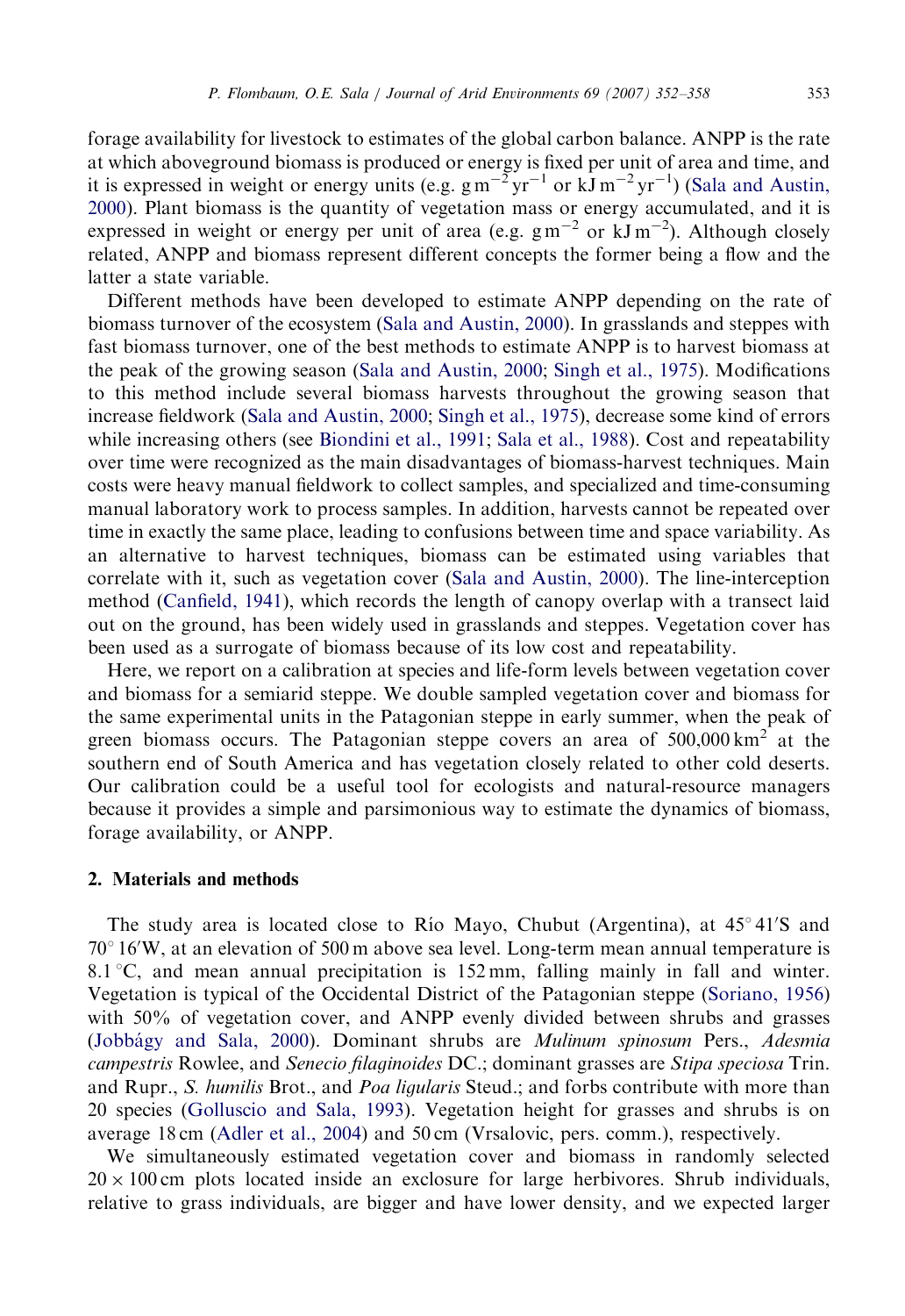variance in cover and biomass in our  $0.2 \text{ m}^2$  plots. Therefore, we randomly located 150 plots for shrub and 50 plots for grass calibrations. In order to increase the range of grasscover we reduced cover in 10% intervals from 0% to 90% for different plots. We achieved the desired grass-cover reduction by randomly removing portions of individuals. We removed wedges of different sizes from each tussock. For example, we used wedges with a  $36^{\circ}$  angle in all the individuals belonging to a plot where we wanted to achieve a  $10\%$ reduction in cover.

We evaluated vegetation cover with two parallel lines per plot, each of 100 cm length, placed 5 cm from the border, where we recorded green and dead interception per species. We considered the interception of the aboveground portion for both grasses and shrubs. Then, we harvested aboveground biomass, sorted it in the laboratory, oven-dried it at  $70^{\circ}$ C and finally weighed it. We sorted shrub biomass into four categories (green leaves, current and previous-year twigs, and dead), and grass biomass into three categories (green, recently dead, and old-dead leaves). We considered (A) green biomass as green leaves for grasses ([Jobba´gy and Sala, 2000](#page-6-0)) and as green leaves and current twigs for shrubs (secondary growth was not considered, Fernández Alduncin et al., 1991), and (B) total biomass as the sum of all biomass categories. We estimated life-form biomass per plot as the sum of biomass per species within each life form. We harvested biomass in December when the peak of green biomass occurred.

We performed linear regression analysis between vegetation cover and aboveground plant biomass per species and life forms, for green and total biomass, and tested significance with ANOVA. We forced equations through zero because (i) without cover there is no biomass, (ii) the sampling included the no cover-no biomass point for all species and life forms, and (iii) intercept terms were not statistically different from 0 [\(Quinn](#page-6-0) [and Keough, 2002](#page-6-0)). We compared slopes (1) among species with the Tukey–Kramer test for multiple unplanned comparisons [\(Sokal and Rohlf, 1995](#page-6-0)), and (2) between life forms with the test for equality ([Sokal and Rohlf, 1995\)](#page-6-0). Finally, using an independent set of 50, 5 m-interception lines located near our current work, we compared species and life form equations with averaged values of ANPP estimated using a destructive harvest technique.

## 3. Results

All the relationships between green cover and biomass for individual species were significant ( $p < 0.01$ ), and  $r<sup>2</sup>$  ranged between 0.53 and 0.85 ([Table 1a](#page-3-0), [Fig. 1a and b\)](#page-4-0). S. *filaginoides* had the highest slope,  $M$ . *spinosum* an intermediate value, and the three grasses with A. campestris the lowest slopes ( $p < 0.05$ , [Table 1a\)](#page-3-0). The linear regressions for both life forms, grasses and shrubs, were also significantly different  $(p<0.01)$ . The slope of the cover-biomass relationship was 2.9 times steeper for shrubs than for grasses  $(p<0.01;$ [Table 1a,](#page-3-0) [Fig. 1c](#page-4-0)). The slope was steeper for shrubs because they are taller and consequently have a higher biomass per unit of area. The  $r<sup>2</sup>$  was higher for grasses than for shrubs, probably because slopes were similar among grass species, whereas they significantly differed among shrub species ([Table 1a](#page-3-0), [Fig. 1a and b\)](#page-4-0).

All the regressions relating total cover to total biomass (live  $+$  dead) per species were significant ( $p < 0.01$ ), and  $r^2$  ranged between 0.67 and 0.90 [\(Table 1b\)](#page-3-0). On average, coverbiomass slopes were 7.5 times higher for total than for green biomass. The higher slope for total biomass was due to the addition of woody parts for shrubs, and of recently and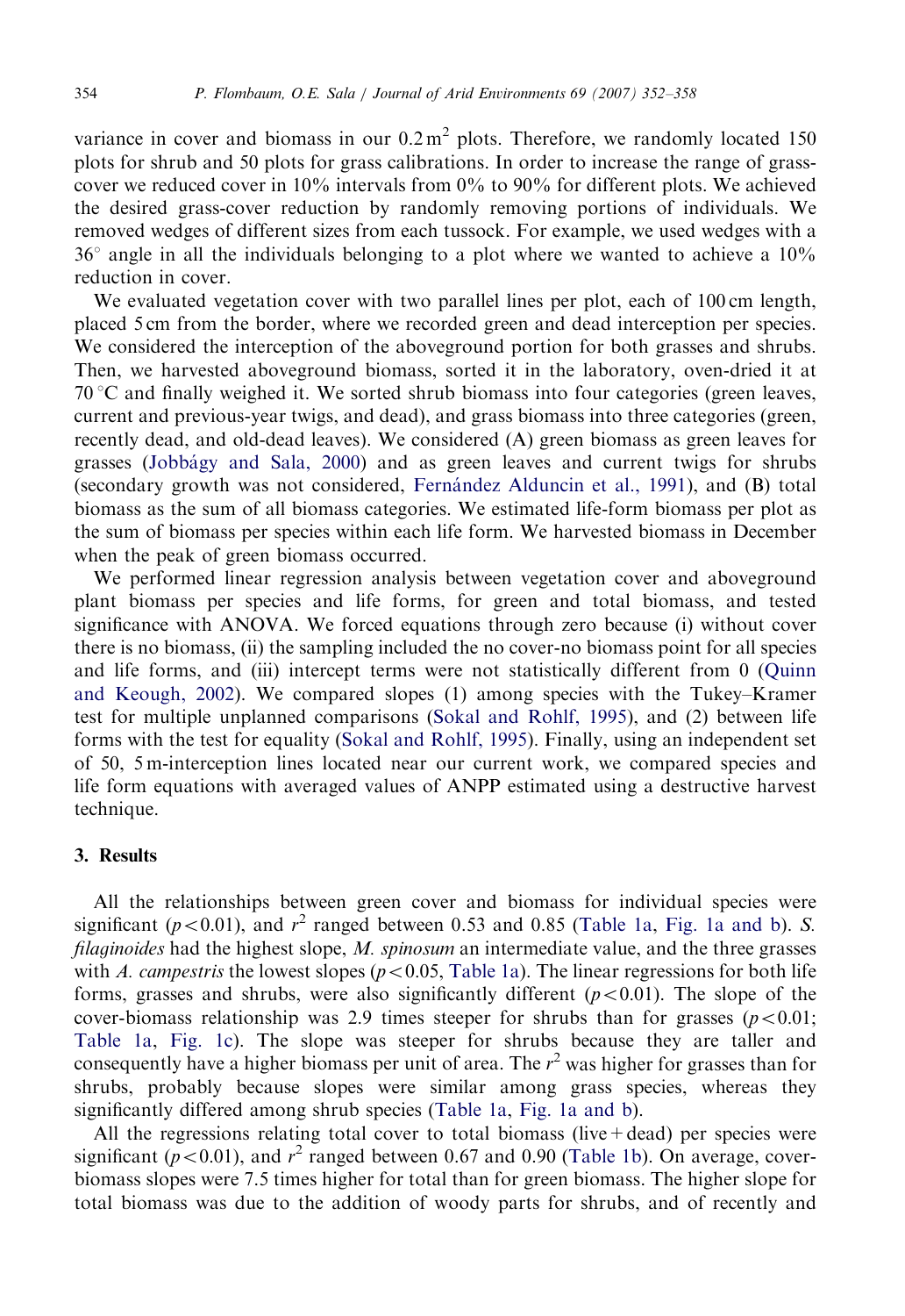<span id="page-3-0"></span>Table 1

Species/life form Slope  $(g \text{ m}^{-2} \text{ percentage}^{-1})$  $\cdot$ <sup>2</sup> Vegetation cover range (percentage) (a) *Mulinum spinosum* 274.7<sup>a</sup> 0.85 0–0.71 Senecio filaginoides  $421.7^b$  0.71 0–0.36<br>Adesmia campestris  $81.9^c$  0.74 0–0.63 Adesmia campestris  $81.9^{\circ}$   $0.74$   $0-0.63$ Poa ligularis  $87.7^{\circ}$  0.53 0–0.19  $Stipa\ species a$  69.3<sup>c</sup> 0.80 0–0.26<br> $Stipa\ humilis$  77.3<sup>c</sup> 0.79 0–0.06  $Stipa$  humilis  $77.3^{\circ}$   $0.79$   $0-0.06$ Shrubs  $227.3^{\text{A}}$  0.64 0–0.79 Grasses  $78.1^B$  0.72 0–0.32 (b) *Mulinum spinosum* 871.3<sup>mn</sup> 0.67 0–0.75<br> *Senecio filaginoides* 1087.2<sup>mo</sup> 0.82 0–0.89 Senecio filaginoides  $1087.2^{\text{mo}}$   $0.82$   $0-0.89$ Adesmia campestris  $1625.2^p$  0.80 0–0.76 *Poa ligularis*  $532.6^{q}$  0.79 0–0.43<br> *Stipa speciosa* 580.1<sup>oq</sup> 0.76 0–0.36 Stipa speciosa 580.1<sup>oq</sup> 0.76<br>
Stipa humilis 612.3<sup>noq</sup> 0.90 Stipa humilis  $612.3^{n\circ q}$   $0.90$   $0-0.26$ Shrubs  $1225.4^M$  0.74 0–1.0 Grasses  $596.3^N$  0.86 0–0.67

Parameters for the regression equations relating cover and biomass for individual species and life forms for (a) green biomass and (b) total biomass

Slope, coefficient of determination  $(r^2)$ , and the observed range of the independent variable, for the linear regression set to the origin between biomass and vegetation cover. All equations were statistically significant at  $p<0.01$ . Sample size was 150 for shrubs and 50 for grasses. Different lowercase or uppercase letters mean different slopes among species ( $p < 0.05$ ) or life forms ( $p < 0.01$ ).

old-dead material for grasses. A. campestris total cover-biomass slope was 20 times steeper than the relationship for green biomass because this species has a large woody structure, although its annual production per plant is low ([Ferna´ndez Alduncin et al., 1991](#page-6-0), Table 1). Consequently, A. campestris had the steepest slope among species ( $p < 0.05$ , Table 1b, [Fig. 1d and e](#page-4-0)). Cover-total biomass regressions per life form were also statistically significant ( $p < 0.01$ ;Table 1b, [Fig. 1f](#page-4-0)). The slope for shrubs was twice as steep as the slope for grasses (Table 1b). The vegetation cover range was wider for shrubs than for grasses, and for total than green biomass (Table 1).

In order to evaluate the accuracy of our equations, we used an independent data set of vegetation cover that consisted of 50,  $5 \text{ m-interception lines}$  to estimate ANPP in the same location where we did the calibration. We obtained an estimate of ANPP of  $57 \text{ g m}^{-2} \text{ yr}^{-1}$ , which was similar to the 15-year average reported for the site of  $56.2 \pm 14.8$  g m<sup>-2</sup> yr<sup>-1</sup> (Jobbágy and Sala, 2000). The cost of estimating vegetation cover with the line interception method was much lower than estimating biomass using the harvest method. In the case of the last example, we used three field sampling days and 800 laboratory hours to classify, dry, and weigh 10 kg of biomass. In contrast, we used only two field sampling days and 8 hours of data entry to process the vegetation-cover data set.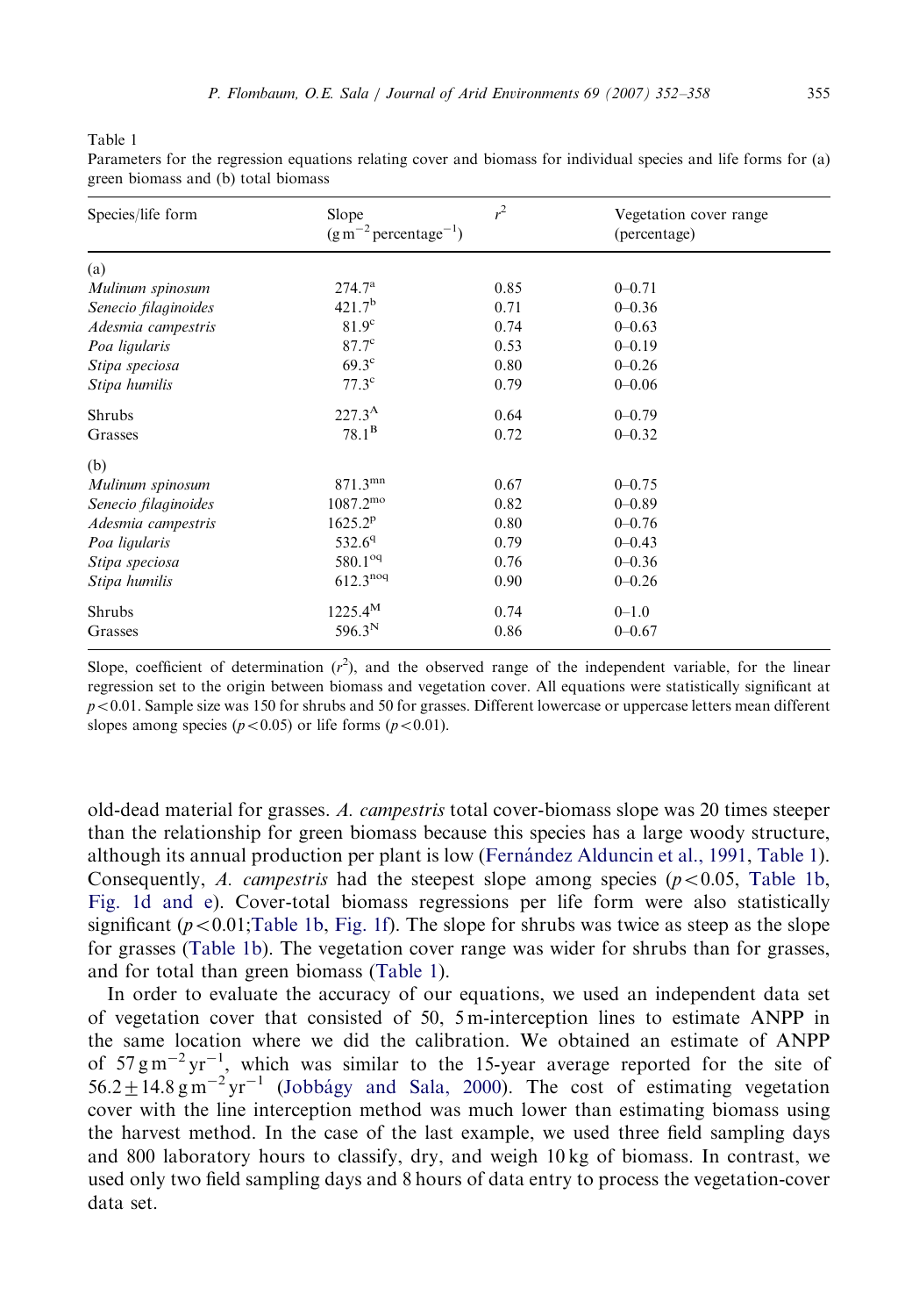<span id="page-4-0"></span>

Fig. 1. Relationships between aboveground biomass and vegetation cover for species and life forms of the Patagonian steppe. (a), (b) and (c) for green biomass, (d), (e) and (f) for total biomass; (c) and (f) for life form and the rest for individual species. Straight lines represent the least-square regression set to the origin. For equations and analysis, see [Table 1.](#page-3-0)

## 4. Discussion

The relationships developed in this paper between cover and biomass at the species and life form levels were all significant for green biomass as well as for total biomass. Therefore, cover is a good predictor of green biomass, ANPP, and total biomass. Cover may be a non-destructive, inexpensive, and fast method to estimate ANPP. ANPP could be estimated just by using green vegetation cover data measured at peak green biomass, in a way similar to the use of a single harvest to estimate ANPP ([Sala and Austin, 2000;](#page-6-0) [Singh](#page-6-0)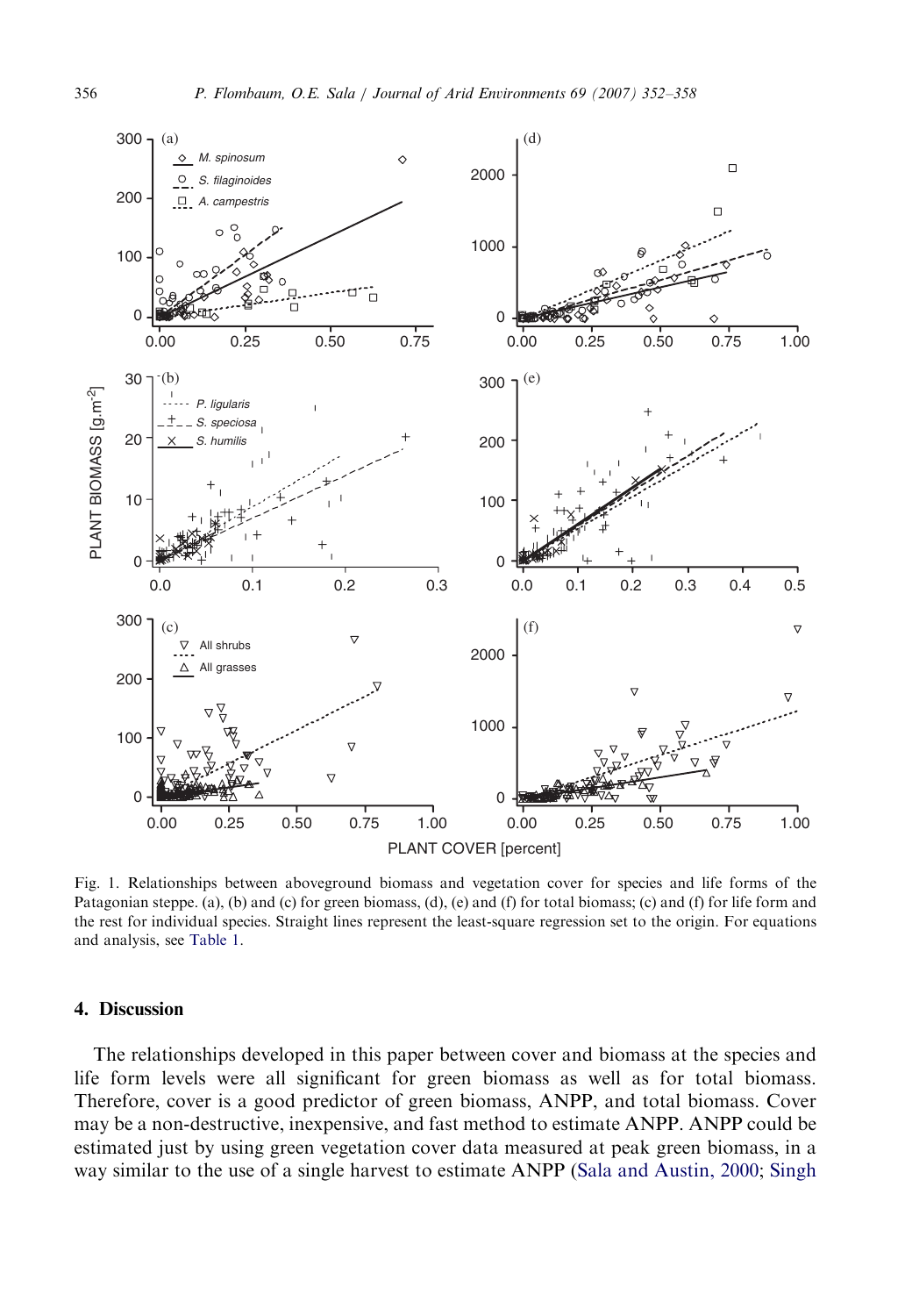[et al., 1975](#page-6-0)). Our method of removing portions of individuals was useful to increase the range of grass cover.

The use of vegetation cover as a surrogate variable for ANPP has the advantage of being non-destructive, compared to the harvest technique. ANPP could be estimated repeatedly in the same experimental unit assessing temporal response patterns. For example, the line interception method has the advantage that lines could be fixed to the experimental units (i.e. a string of wire fixed by stakes within a plot). Monitoring of cover on the same place over time combined with our equations, helped us to better understand the controls of variability on ANPP or test hypotheses about stability of ecosystems, avoiding confusions of time and space.

Work reported in this manuscript is unique because it developed a single method that can be used to estimate both shrub and grass production simultaneously for a relatively understudied region, the Patagonian steppe. Vegetation cover has been used as an estimate of biomass in arid ecosystems but this method has not been calibrated for the Patagonian steppe. Equations developed for other ecosystems presented parameters for a single species or single life form (i.e. [Guevara et al., 2002](#page-6-0); [Williamson et al., 1987](#page-6-0)) or used allometric equations (which typically differ among life forms) that must be scaled with density to obtain ecosystem-level biomass (i.e. [Adler et al., 2004;](#page-6-0) [Johnson et al., 1988;](#page-6-0) Návar et al., [2004](#page-6-0); [Rittenhouse and Sneva, 1977;](#page-6-0) [Williamson et al., 1987](#page-6-0)). More recently, remote sensing techniques combined measurements on leaf area index and photosynthetic absorbed radiation to estimate plant biomass. Spectrometers mounted on satellites and planes provided good answers at a global and regional scale [\(Jobba´gy et al., 2002](#page-6-0); [Paruelo](#page-6-0) [and Lauenroth, 1998\)](#page-6-0). However, the influence of bare soil color [\(Fensholt et al., 2004](#page-6-0)) and the similarity of species spectral signal [\(Elmore et al., 2000\)](#page-6-0) difficult the identification of species, and decrease the effectiveness of spectrometer at the plot scale. Our method would be superior than the use of spectrometers when a detailed species or life-form response is necessary.

The relationships reported here for the different life forms could potentially be used in other arid ecosystems. The steepness of the cover–biomass slope for a life form should be determined by plant height because increasing plant height results in an increase in biomass per unit of surface. We suggest that our approach would work best in arid ecosystems with vegetation made up of tussock grasses and shrubs with plant height and physiognomical characteristic similar to the Patagonian steppe: e.g. the Puna in South America ([Cabrera, 1994\)](#page-6-0), the Great Basin in North America ([Barbour and Billings, 1988](#page-6-0)), and the Turkestan, Takla Makan and Gobi deserts in central Asia [\(McGinnies, 1979](#page-6-0)).

#### Acknowledgements

Institutional support was provided by the Instituto de Investigaciones Fisiológicas y Ecolo´gicas Vinculadas a la Agricultura (IFEVA), and at the field site by the Agricultural Research Service of Argentina (INTA). We thank J. Vrsalovic, M. Rabadan, J.C. Provvidente, A. Novo, M. Pizzio, and L. Gherardi for their valuable help in the field and in the laboratory; and two anonymous reviewers for their comments to improve this manuscript. A.T. Austin, L. Vivanco, and M.L. Yahdjian provided excellent comments and feedback during the entire project. This study was supported by the Inter-American Institute for Global Change Research (IAI) and the National Research Council of Argentina (CONICET), Agencia Nacional de Promoción Científica y Tecnológica